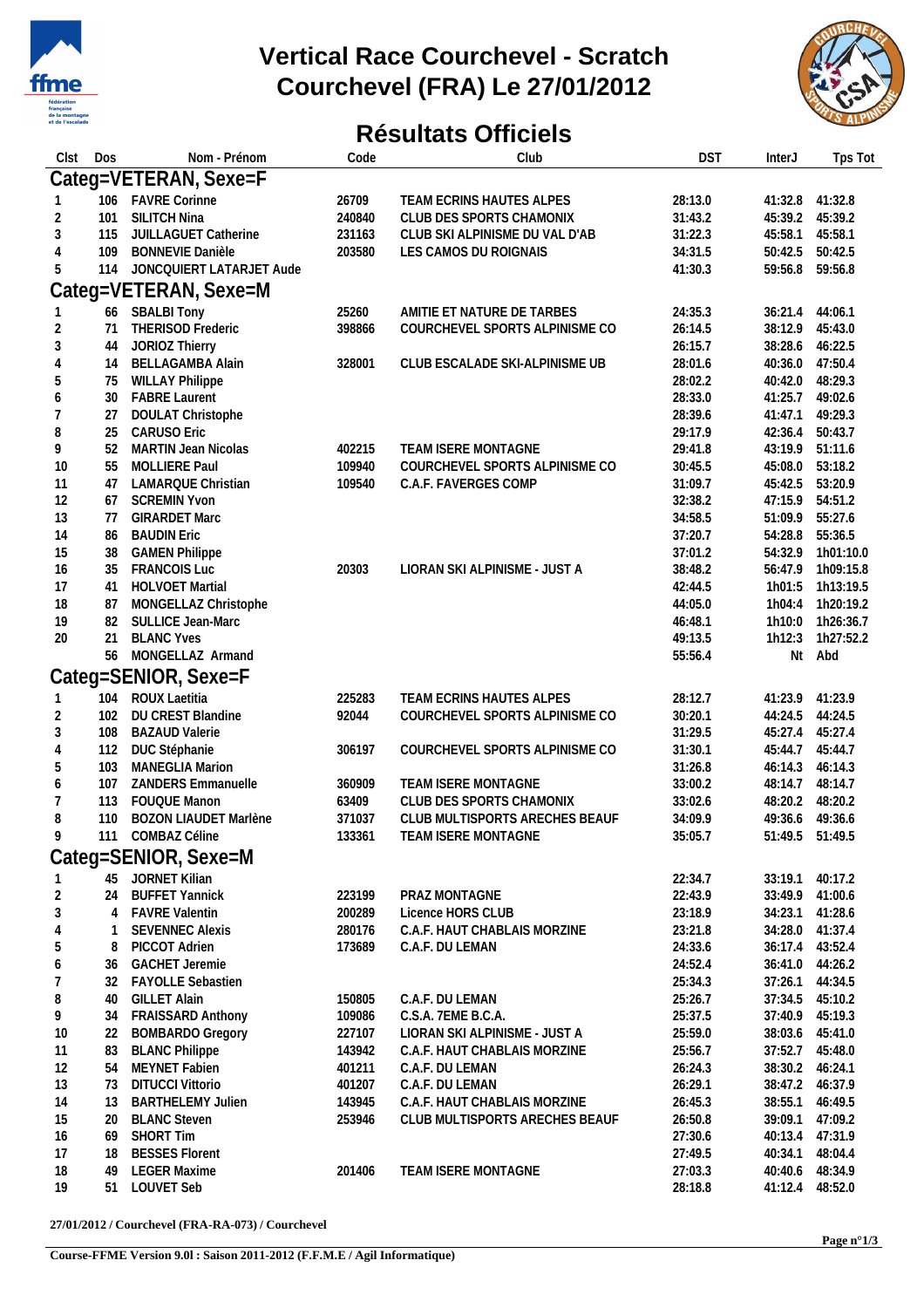| $\begin{array}{c}\n\hline\n\text{ffme} \\ \hline\n\text{ffme} \\ \hline\n\end{array}$ |     |                               |        |                                |            |                 |                 | <b>ALL SA</b> |
|---------------------------------------------------------------------------------------|-----|-------------------------------|--------|--------------------------------|------------|-----------------|-----------------|---------------|
| Clst                                                                                  | Dos | Nom - Prénom                  | Code   | Club                           | <b>DST</b> | InterJ          | Tps Tot         |               |
| 20                                                                                    | 68  | <b>SERT Yoann</b>             |        |                                | 28:18.3    | 41:48.8         | 49:39.4         |               |
| 21                                                                                    | 85  | PEYET Mathieu                 | 48120  | LUCHON HAUTE MONTAGNE          | 28:32.2    |                 | 41:50.8 49:50.2 |               |
| 22                                                                                    | 33  | FEIGE Jerome                  | 127593 | CLUB MULTISPORTS ARECHES BEAUF | 28:42.1    |                 | 42:14.6 50:19.2 |               |
| 23                                                                                    | 58  | NANTERMOZ Gregory             | 188525 | CLUB MULTISPORTS ARECHES BEAUF | 28:54.0    |                 | 42:12.9 50:24.0 |               |
| 24                                                                                    | 26  | DEPERRAZ Stephane             |        |                                | 29:21.2    | 42:42.0 50:27.1 |                 |               |
| 25                                                                                    | 39  | <b>GAST Yannick</b>           |        |                                | 29:15.4    | 42:34.5         | 50:33.2         |               |
| 26                                                                                    | 79  | CAVAGNA Romain                | 398879 | COURCHEVEL SPORTS ALPINISME CO | 29:07.5    |                 | 42:30.9 50:37.4 |               |
| 27                                                                                    | 80  | <b>GACHET Arnaud</b>          | 152196 | CLUB MULTISPORTS ARECHES BEAUF | 29:31.6    |                 | 42:49.7 50:42.9 |               |
| 28                                                                                    | 53  | MAZAN Frédéric                | 399876 | Licence HORS CLUB              | 29:32.8    |                 | 42:57.1 51:01.9 |               |
| 29                                                                                    | 11  | <b>ABRY Christophe</b>        | 400177 | Licence HORS CLUB              | 30:33.4    |                 | 44:10.1 51:13.6 |               |
| 30                                                                                    |     | 76 ZIJP David                 |        |                                | 30:05.1    |                 | 44:08.6 51:18.6 |               |
| 31                                                                                    | 84  | <b>BOURGEON Medhi</b>         | 398915 | ETOILE SPORTIVE DU CORMET      | 30:29.3    |                 | 44:20.0 51:23.9 |               |
|                                                                                       | 70  | <b>TEYCHENE Timothee</b>      |        |                                | 30:52.6    |                 | 44:52.8 51:26.5 |               |
| 32                                                                                    |     |                               |        |                                |            |                 |                 |               |
| 33                                                                                    | 60  | PERRET Benjamin               |        |                                | 30:57.3    |                 | 45:05.1 51:40.9 |               |
| 34                                                                                    | 28  | DUC GONINAZ Alexandre         | 187301 | CLUB MULTISPORTS ARECHES BEAUF | 29:48.2    |                 | 44:48.2 52:23.0 |               |
| 35                                                                                    | 63  | ROTH Yoann                    |        |                                | 32:06.8    |                 | 46:11.0 53:38.0 |               |
| 36                                                                                    | 19  | <b>BIANCHINI Raphael</b>      |        |                                | 31:24.7    |                 | 46:01.7 54:19.4 |               |
| 37                                                                                    | 29  | <b>DUPERIER Bertrand</b>      | 371910 | CLUB MULTISPORTS ARECHES BEAUF | 31:48.6    |                 | 46:10.7 54:21.8 |               |
| 38                                                                                    | 17  | <b>BERTRAND Pierrick</b>      |        |                                | 32:38.9    |                 | 47:52.0 55:04.8 |               |
| 39                                                                                    |     | 46 L HERPINIERE Tarka         |        |                                | 34:47.5    | 50:48.7         | 55:05.5         |               |
|                                                                                       | 48  | <b>LAMOTHE Robin</b>          |        |                                | Nt         | Nt              | Abd             |               |
|                                                                                       |     | 78 DUCOEUR Laurent            |        | <b>BOZEL</b>                   | Abd        | Nt              | Abd             |               |
|                                                                                       |     | Categ=JUNIOR, Sexe=F          |        |                                |            |                 |                 |               |
|                                                                                       |     | 205 MOLLARET Axelle           | 213336 | C.A.F. ANNECY COMPETITION      | 31:37.7    |                 | 31:37.7         |               |
| $\overline{c}$                                                                        |     | 202 BONNEFOI Mathilde         | 216522 | TEAM ISERE MONTAGNE            | 34:35.9    |                 | 34:35.9         |               |
| 3                                                                                     |     | 203 CANDELA Salome            | 216524 | TEAM ISERE MONTAGNE            | 36:23.4    |                 | 36:23.4         |               |
|                                                                                       | 206 | <b>IZARAR Etoile</b>          | 265706 | <b>ASPTT DIGNE</b>             | 36:46.5    |                 | 36:46.5         |               |
| 5                                                                                     | 204 | <b>FAVRE Lise</b>             | 372486 | CLUB SKI ALPINISME DU VAL D'AB | 38:45.6    |                 | 38:45.6         |               |
|                                                                                       |     |                               |        |                                |            |                 |                 |               |
|                                                                                       | 201 | <b>CLAYE Juliette</b>         |        |                                | 39:44.5    |                 | 39:44.5         |               |
|                                                                                       |     | Categ=JUNIOR, Sexe=M          |        |                                |            |                 |                 |               |
|                                                                                       |     | 165 BOCHET Emilien            | 357894 | CLUB MULTISPORTS ARECHES BEAUF | 27:35.3    | 38:19.3         | 38:19.3         |               |
| $\overline{2}$                                                                        | 169 | <b>CORBEX Emilio</b>          | 357357 | CLUB DES SPORTS CHAMONIX       | 27:54.5    |                 | 39:17.7 39:17.7 |               |
| 3                                                                                     | 172 | <b>MARULLAZ Vincent</b>       | 281049 | C.A.F. HAUT CHABLAIS MORZINE   | 29:03.9    |                 | 40:02.7 40:02.7 |               |
|                                                                                       | 166 | <b>CERUTTI Corentin</b>       | 338582 | LES CAMOS DU ROIGNAIS          | 29:09.4    |                 | 40:25.9 40:25.9 |               |
|                                                                                       | 161 | PERRIER William               | 370656 | CLUB MULTISPORTS ARECHES BEAUF | 29:30.8    |                 | 40:53.4 40:53.4 |               |
| 6                                                                                     | 160 | MAZEYRAC Pierre               |        |                                | 29:33.6    |                 | 41:27.2 41:27.2 |               |
|                                                                                       |     | 154 BAUDIN Robin              |        |                                | 30:06.2    |                 | 41:57.6 41:57.6 |               |
|                                                                                       |     |                               |        |                                |            |                 |                 |               |
| 8                                                                                     |     | 162 POLLET VILLARD Yann       | 401759 | C.A.F. ANNECY COMPETITION      | 30:29.4    |                 | 42:30.1 42:30.1 |               |
| 9                                                                                     | 163 | REY Nicolas                   |        |                                | 30:51.3    |                 | 42:36.8 42:36.8 |               |
| 10                                                                                    | 170 | <b>DAGUE Theo</b>             | 362495 | C.A.F. ANNECY COMPETITION      | 31:00.9    | 42:42.1 42:42.1 |                 |               |
| 11                                                                                    |     | 175 KRAWCZYK Antoine          |        | CAF CHAMBERY                   | 30:52.9    |                 | 42:51.0 42:51.0 |               |
| 12                                                                                    |     | 168 LOCATELLI Baptiste        | 370000 | ETOILE SPORTIVE DU CORMET      | 30:36.9    |                 | 42:52.8 42:52.8 |               |
| 13                                                                                    | 153 | <b>BAUD Pierre</b>            | 362163 | C.A.F. HAUT CHABLAIS MORZINE   | 31:52.2    |                 | 44:26.7 44:26.7 |               |
| 14                                                                                    | 151 | <b>NOLLET Maxime</b>          | 355538 | LES CAMOS DU ROIGNAIS          | 32:09.3    |                 | 44:28.4 44:28.4 |               |
| 15                                                                                    | 171 | JUILLAGUET Robin              | 279035 | CLUB SKI ALPINISME DU VAL D'AB | 31:30.8    |                 | 44:55.7 44:55.7 |               |
| 16                                                                                    | 155 | <b>DURAN Tanguy</b>           | 361387 | C.A.F. ANNECY COMPETITION      | 32:09.2    |                 | 45:31.8 45:31.8 |               |
| 17                                                                                    |     | 173 PASTOR Mathieu            | 338464 | CLUB ESCALADE SKI-ALPINISME UB | 32:27.9    |                 | 45:41.5 45:41.5 |               |
| 18                                                                                    | 174 | PEYET Guillaume               | 65014  | LUCHON HAUTE MONTAGNE          | 32:06.0    |                 | 45:48.3 45:48.3 |               |
| 19                                                                                    | 167 | <b>GACHET Yvon</b>            | 275108 | CLUB MULTISPORTS ARECHES BEAUF | 32:29.3    |                 | 46:06.6 46:06.6 |               |
| 20                                                                                    | 157 | <b>FEREMBACH Scott</b>        |        |                                | 33:47.6    |                 | 47:37.9 47:37.9 |               |
| 21                                                                                    | 158 | <b>GUILLAUMONT Romain</b>     | 398438 | C.A.F. ANNECY COMPETITION      | 34:46.6    |                 | 48:05.7 48:05.7 |               |
|                                                                                       |     |                               |        |                                |            |                 |                 |               |
| 22                                                                                    | 159 | MARQUIS Robin                 | 404106 | PRAZ MONTAGNE                  | 34:41.2    |                 | 49:14.4 49:14.4 |               |
| 23                                                                                    |     | 164 ROLLAND Yann              | 275360 | PIED MAIN ESCALADE             | 36:04.6    |                 | 51:19.6 51:19.6 |               |
| 24                                                                                    |     | 152 ROUZOUL Bastien           | 389314 | Licence HORS CLUB              | 37:41.2    |                 | 53:46.8 53:46.8 |               |
|                                                                                       |     | 156 FERDINAND Antoine         |        |                                | 34:55.2    |                 | Nt Nt           |               |
|                                                                                       |     | Categ=ESPOIR, Sexe=F          |        |                                |            |                 |                 |               |
|                                                                                       |     | 105 FAVRE Emilie              | 200133 | CLUB SKI ALPINISME DU VAL D'AB | 30:21.0    |                 | 44:20.0 44:20.0 |               |
| 2                                                                                     |     | 116 NODET Elsa                | 95777  | CHAMBERY ESCALADE              | 36:03.3    | 53:06.7         | 53:06.7         |               |
|                                                                                       |     | Categ=ESPOIR, Sexe=M          |        |                                |            |                 |                 |               |
|                                                                                       |     | 3 JACQUEMOUD Mathéo           | 222094 | TEAM ECRINS HAUTES ALPES       | 23:32.3    |                 | 34:38.8 41:38.9 |               |
| $\overline{2}$                                                                        |     | 2 GACHET Xavier               | 194720 | CLUB MULTISPORTS ARECHES BEAUF | 24:48.7    |                 | Nt 43:26.7      |               |
| 3                                                                                     | 6   | VERNAZ PIEMONT Sébastien      | 174240 | CLUB SKI ALPINISME DU VAL D'AB | 24:27.6    |                 | 36:06.0 43:32.5 |               |
| 4                                                                                     | 37  | <b>GACHET Pierre François</b> | 223930 | CLUB MULTISPORTS ARECHES BEAUF | 25:14.8    |                 | 36:37.5 44:03.0 |               |
| 5                                                                                     | 31  | <b>FAVRE Adelin</b>           | 332704 | CLUB ALPIN FRANCAIS HAUT GIFFR | 24:51.1    |                 | 36:33.7 44:10.0 |               |
|                                                                                       |     |                               |        |                                |            |                 |                 |               |

**27/01/2012 / Courchevel (FRA-RA-073) / Courchevel**